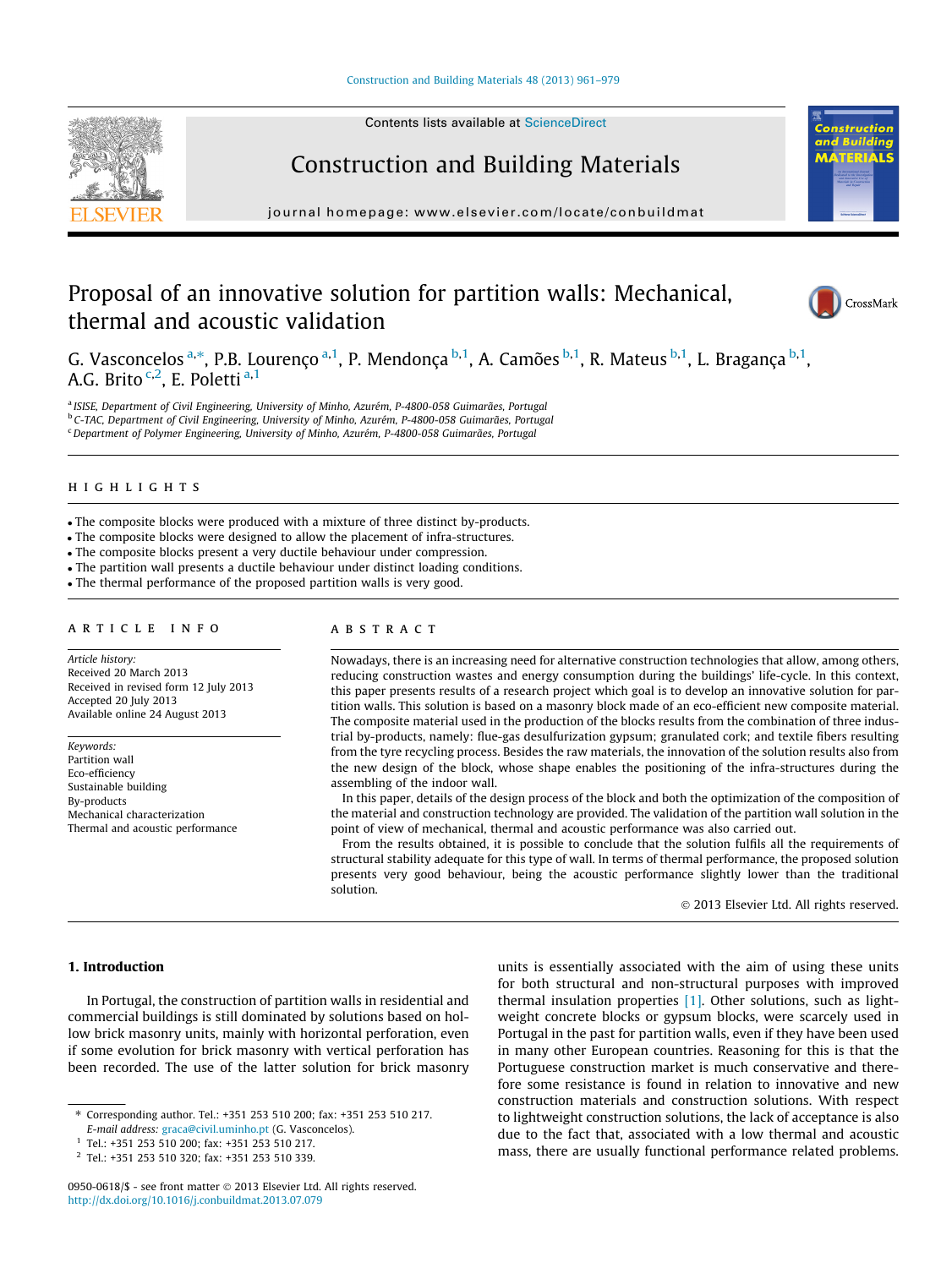These problems demand some specific strategies to implement on temperate climates, such as in the case of Portugal [\[2,3\]](#page--1-0).

Only recently, the construction market has been given clear signs for the systematic use of lightweight partition solutions, such as drywalls. Besides the weight, the drywalls have the advantage of making the incorporation of the installations easier, contrarily to the usual brick masonry walls, in which grooves must be made to include electrical, communication and hydraulic installations. The reduction of the waste during the construction phase represents a significant advantage under the economical and environmental point of views as it eliminates or substantially reduces the transportation costs of wastes and contributes for lower accumulation of wastes in sanitary landfills. In fact, the construction market is responsible for 50% of the total wastes accumulated in landfills, for the production of 30% of the total  $CO<sub>2</sub>$  emissions and for the 40% of the total energy consumption during the buildings operation. The environmental impacts resulting from the production of wastes and energy consumption together with the increasing problems with environmental changes are in the basis of most of the R&D efforts that the scientific community is developing to find alternative and more sustainable construction solutions.

A more sustainable construction can be achieved mainly from the reduction of energy consumption during the operation of the buildings. Additionally, the use of materials with low-embodied energy is other design principle that can result in lower building life-cycle impacts. For instance, this principle can be archived through the use of alternative raw materials such as industrial by-products. With this respect, several studies reporting the use of recycled materials of industrial by-products in mortar and concrete are available in literature. Most of them are related with the use of by-products as aggregates or the use of alternative binders to the Portland cement, which allows reducing the amount of needed cement and the corresponding impact on the  $CO<sub>2</sub>$  emissions  $[4-6]$ . An example of the introduction of more sustainable raw materials in mortars is the use of gypsum and cork for applications in construction [\[7\].](#page--1-0) In this work, good compatibility between gypsum and cork was recorded. Nevertheless, the mechanical properties can be improved by the addition of glass fibers. This composite material has been used in pre-fabricated elements for partition walls [\[8\].](#page--1-0) The granulated cork was also used in the past in polymeric mortars aiming at obtaining a more durable material and with higher ductility relatively to conventional mortars [\[9\].](#page--1-0) It can be also used as aggregate in lightweight concretes for non-structural applications [\[10–12\]](#page--1-0).

The use of natural gypsum is widely used in the construction as plaster or binder, but it is possible to use gypsum resulting from other sources such as red gypsum [\[13\]](#page--1-0) and flue-gas desulfurization gypsum [\[14,15\]](#page--1-0).

This work presents and discusses the results of an experimental campaign designed for the assessment of the mechanical, thermal and acoustic performances of a solution for partition walls based on blocks produced from a composite material that results from the combination of three industrial by-products, namely: flue-gas desulfurization gypsum; granulated cork; and textile fibers resulting from the tyre recycling process. The use of these three by-products resulted from the aim of different industries to value their byproducts, until the moment without any valuable direct or even indirect application. The flue-gas desulfurization gypsum comes from a Portuguese thermoelectric power station, the granulated cork comes from cork industry that produces black agglomerate cork boards and the textile fibers were provided by a company dedicated to the tyre recycling process.

Besides the presentation of the geometry and shape of the blocks, some details about the materials and construction technology of the partition walls are provided. The mechanical validation of the construction solution encompasses the mechanical characterization of the blocks and masonry assemblages submitted to different loading configurations, namely uniaxial compressive and flexural tests. The mechanical validation is completed by considering impact loading and eccentric compressive loading. Finally, the functional performance of the innovative partition wall is evaluated based on thermal and acoustic tests made in a test cell especially designed for this typology of tests.

#### 2. Composite blocks

#### 2.1. Shape and geometry

Aiming at proposing an innovative solution for non-loadbearing partitions walls, composite blocks with an innovative shape and geometry were designed. The definition of the geometry was based on two main ideas, namely: (1) to obtain a block that results in an easy construction technology and decreased construction times and (2) to make possible the installation of infra-structures during construction of the walls and therefore to reduce the production of wastes. In fact, even if in case of partition walls the reduction on the compressive strength of masonry due to the opening of grooves is not a real issue  $[16]$ , it results in a huge amount of wastes that need to be removed from the construction site, which implies additional costs and environmental impacts.

The block has a rectangular shape and is composed of two equal halves ([Fig. 1](#page--1-0)), that are connected through and adhesive material to form a complete block with vertical and horizontal perforations. As presented in [Fig. 1](#page--1-0)b the block is thus adequate to an efficient integration of the infra-structures.

Aiming at having a block with a weight not higher than 16 kg (8 kg per half block), it was decided to consider for the length a value of 600 mm, for the height a value of 300 mm and a total thickness of 140 mm, resulting from the connection of the two 70 mm thick halves with. It should be noticed that the weight is an ergonomic feature that can influence the construction times. For this reason, one of the aims of this project was to reduce the weight of masonry units in order that they can be easily handled by the workmanship in the construction site.

Each block consists of an association of two halves with distinct shapes: (1) an external part with rectangular shape of a constant thickness of 20 mm and (2) an internal part of variable thickness (with a maximum thickness of 50 mm) formed by curvilinear concave and convex shapes aiming at defining the horizontal and vertical internal perforation of the blocks ([Fig. 1b](#page--1-0)). The concave shapes aim also at reinforcing the connection between the two halves and to confer a monolithic behaviour after the connection of both halves. Besides the concave parts, the connection between the half blocks is also made along the continuum perimeter ([Fig. 1](#page--1-0)b). The connection between each half should be made by using an adhesive material that ensures an adequate compressive and flexural behaviour to the blocks. Additional polymeric pieces can be also used during the construction phase to enhance the connection between the half blocks before the hardening of the adhesive material during the construction ([Fig. 2](#page--1-0)). Along the perimeter the block has chamfered hook and eye notches, being continuous at the vertical joint and discontinuous at the bed joints. The horizontal discontinuity is justified by the aim of making the introduction of the infra-structures easier. The notches are important to make the construction of the walls easier and to avoid the use of any mortar at the head joints.

#### 2.2. Composite material – an overview of the mechanical behaviour

As already mentioned, the composite material used in the production of the blocks results from the combination of the three